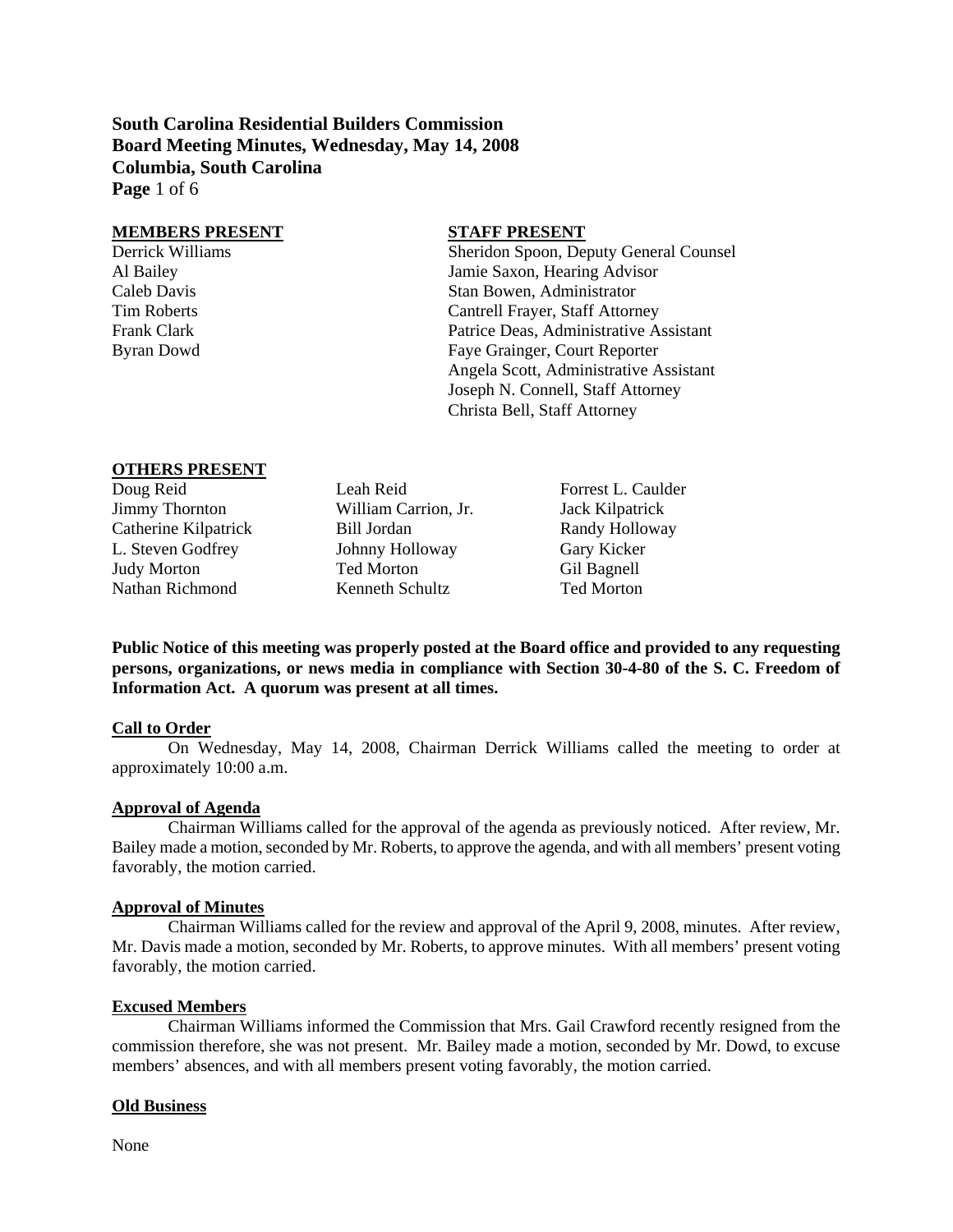# **South Carolina Residential Builders Commission Board Meeting Minutes, Wednesday, May 14, 2008 Columbia, South Carolina Page** 2 of 6

#### **New Business**

### **Clarification of Painters under §106-1**

 Mr. Stan Bowen informed the Commission that staff needed clarification regarding the definition of painters. Staff has received questions regarding increte that goes on decks.

The definition of painters under §106-1 states the following:

• Painter/Wallpapers: the application of materials common to the painting and decorating industry for protective or decorative purposes, includes surface preparation, caulking, sanding and cleaning preparatory to painting common to the residential building industry; and the installation, alteration and repair of surface coverings such as vinyl's, wallpapers, and cloth fabrics, decorative texturing, taping and finishing of drywall in conjunction with surface painting only common to the residential building industry.

After review and discussion, Mr. Bailey made a motion, seconded by Mr. Clark to classify increte under the painters classification, and with all members present voting favorably, the motion carried.

#### **Recommendation of Investigation Review Committee**

Chairman Williams called for the review and approval of the recommendations of the Investigative Review Committee. After review, Mr. Bailey made a motion, seconded by Mr. Davis, to approve the recommendations of the Investigative Review Committee, and with all members present voting favorably, the motion carried.

#### **Administrative Hearing Officer's Recommendations For Bond Claim**

**Motion:** Mr. Roberts moved to approve the recommendations of the Administrative Hearing Officer, for the bond hearing on behalf of Mr. Daniel Peck, Mr. Daryl Lemacks, Mr. Glen Elliott, and Mr. Donald Horton. Mr. Bailey seconded the motion, and with all members present voting favorably, the motion carried.

#### **Appeal of Administrative Hearing Officer's Recommendations For A Bond Claim**

Mr. Jamie Saxon was the hearing advisor

 The Commission reviewed the Hearing Officer recommendation for a bond claim on behalf of Mr. Nathan Richmond. Mr. Richmond waived his right to counsel. Mr. Richmond was sworn in by Mrs. Faye Grainger. Mrs. Cantrell Frayer represented the state.

 Mr. Richmond testified that he was appealing because he was not notified by the Commission until after the work was completed. He felt that he could have done the work himself for a lesser price if he was afforded the opportunity. He testified that he is not applying for a license but was notified by the bonding company that he would not be able to renew his bond until this matter is resolved.

 Mrs. Frayer advised that the State had presented sufficient evidence at the hearing and asked that the Commission adopt the hearing officer's recommendation.

Mr. Bailey made a motion to go into executive session. Mr. Dowd seconded the motion, and with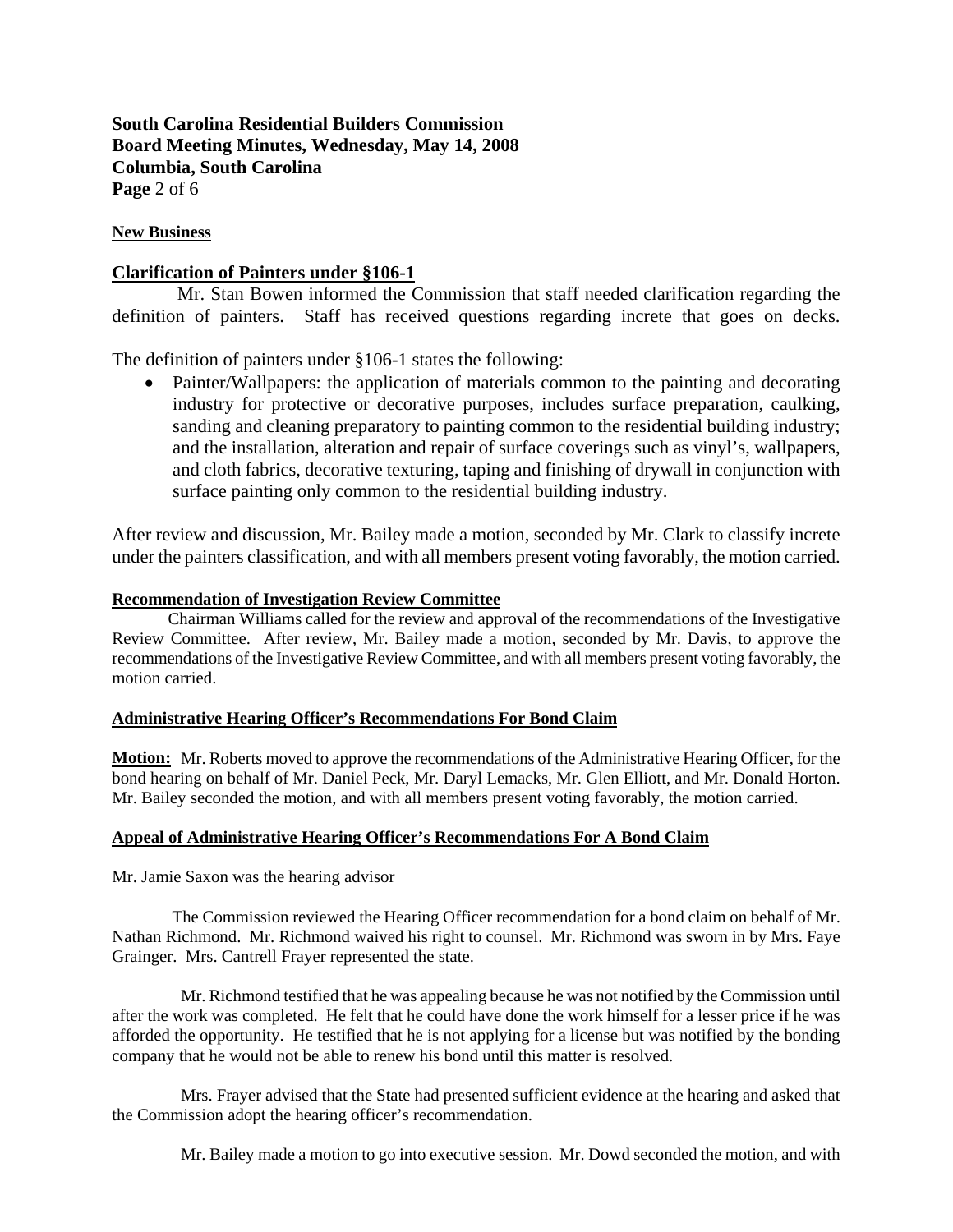# **South Carolina Residential Builders Commission Board Meeting Minutes, Wednesday, May 14, 2008 Columbia, South Carolina Page** 3 of 6

all members present voting favorably, the motion carried.

 Mr. Bailey made a motion to come out of executive session. Mr. Davis seconded the motion, and with all members present voting favorably, the motion carried. Chairman Williams stated no action was taken in executive session.

#### **Motion:**

Mr. Bailey made a motion to uphold the recommendation of the Administrative Hearing Officer's. Mr. Dowd seconded the motion, and with all members present voting favorably, the motion was carried.

#### **Administrative Hearing Officer's Recommendations for Citations**

#### Mr. Llewellyn R. Whaley

The Commission reviewed the Hearing Officer recommendation for citation against Mr. Llewellyn Whaley. After review, Mr. Bailey made a motion, seconded by Mr. Clark, to approve the recommendation of the Administrative Hearing Officer. With all members present voting favorably, the motion carried.

#### Mr. John McKie

The Commission reviewed the Hearing Officer recommendation for citation against Mr. John McKie. After review, Mr. Roberts made a motion, seconded by Mr. Dowd, to approve the recommendation of the Administrative Hearing Officer. With all members present voting favorably, the motion carried.

#### Mr. David Helms

The Commission reviewed the Hearing Officer recommendation for citation against Mr. David Helms. After review, Mr. Bailey made a motion, seconded by Mr. Roberts, to approve the recommendation of the Administrative Hearing Officer. With all members present voting favorably, the motion carried.

#### Mr. Douglas Shorter

The Commission reviewed the Hearing Officer recommendation for citation against Mr. Douglas Shorter. After review, Mr. Bailey made a motion, seconded by Mr. Roberts, to approve the recommendation of the Administrative Hearing Officer. With all members present voting favorably, the motion carried.

#### Mr. John Fitzgerald

The Commission reviewed the Hearing Officer recommendation for citation against Mr. John Fizgerald. After review, Mr. Roberts made a motion, seconded by Mr. Bailey, to approve the recommendation of the Administrative Hearing Officer. With all members present voting favorably, the motion carried.

#### Mr. Vincent Brice.

The Commission reviewed the Hearing Officer recommendation for citation against Mr. Vincent Brice. After review, Mr. Roberts made a motion, seconded by Mr. Bailey, to approve the recommendation of the Administrative Hearing Officer. With all members present voting favorably, the motion carried.

#### **Application Review**

Mr. Kenneth Schultz – The Commission reviewed Mr. Schultz's Residential Specialty Contractor's Application. Mr. Schultz was sworn in by Mrs. Faye Grainger. Mr. Shultz waived his right to counsel. Mr.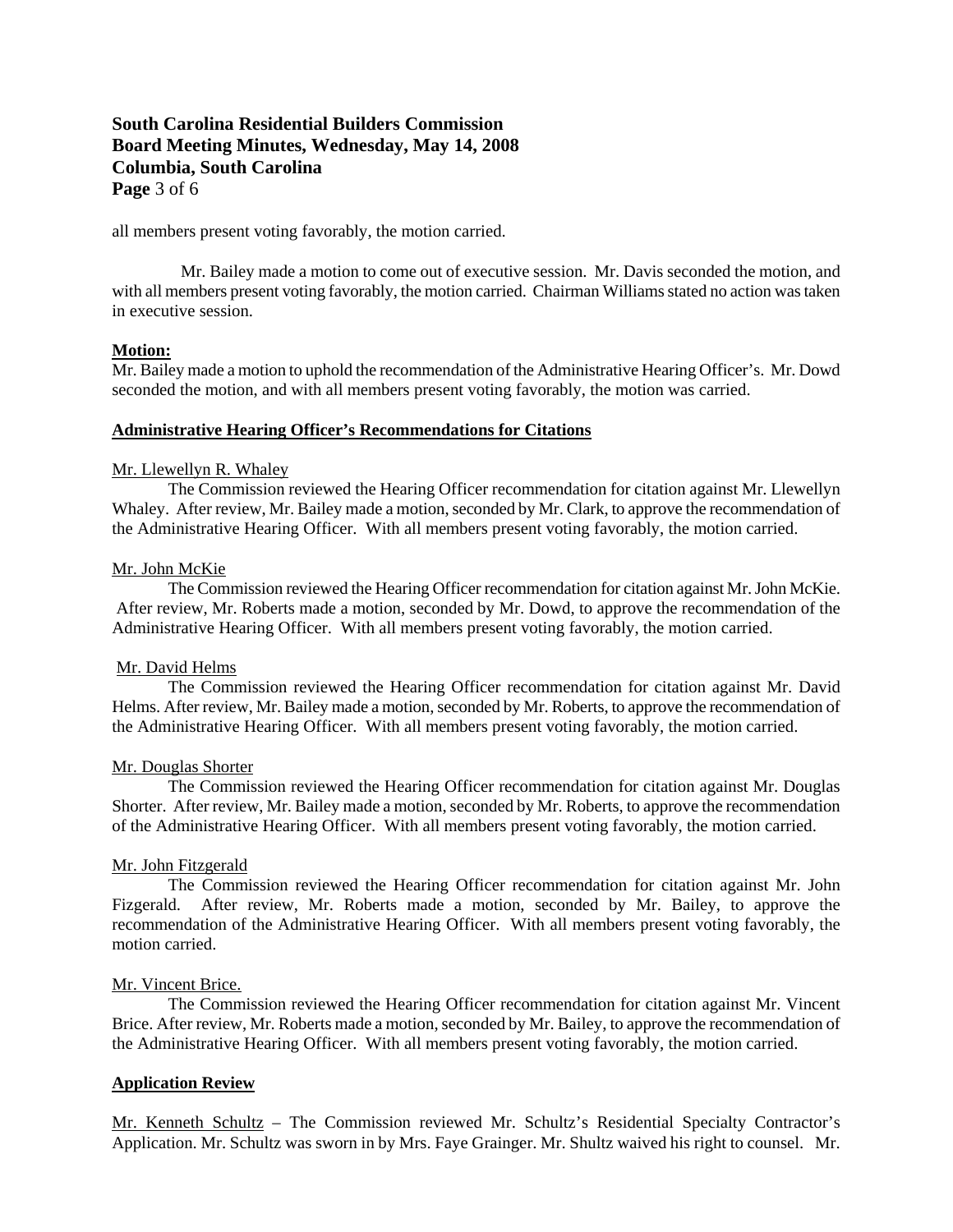# **South Carolina Residential Builders Commission Board Meeting Minutes, Wednesday, May 14, 2008 Columbia, South Carolina Page** 4 of 6

Bowen informed the Commission that Mr. Shultz answered "yes" that he has been convicted of pled guilty or nolo contendere to a criminal offense.

 Mr. Shultz testified that he was convicted in 2003, for criminal domestic violence. He testified that he has remarried and actively involved as a parent with his children. He needs more flexibility with his schedule in order to spend time with his family. He asked the Commission to grant him the opportunity by approving his Residential Specialty Contractor's Application.

**Motion:** Mr. Dowd moved to approve for Mr. Shultz's Residential Specialty Contractor's Application. Mr. Clark seconded the motion, and with all members present voting favorably, the motion carried.

Mr. Forrest L. Caulder – The Commission reviewed Mr. Caulder's Residential Specialty Contractor's Application. Mr. Caulder was sworn in by Mrs. Faye Grainger. Mr. Caulder waived his right to counsel. Mr. Bowen informed the Commission that Mr. Caulder answered "yes" that he has been convicted of pled guilty or nolo contendere to a criminal offense.

 Mr. Caulder testified that he was convicted in 2006, for driving under the influence and he had a charge for criminal domestic violence. He has been in the business for over fifteen years and would like to continue in the construction business. He apologized to the Commission and asked that his application be approve.

**Motion:** Mr. Bailey moved to approve for Mr. Caulder's Residential Specialty Contractor's Application. The motion was seconded by Mr. Roberts and with all members present voting favorably, the motion carried.

Mr. William Carrion, Jr. – The Commission reviewed Mr. Carrion Residential Builder's Application. Mr. Carrion was sworn in by Mrs. Faye Grainger. Mr. Carrion waived his right to counsel. Mr. Bowen informed the Commission that Mr. Carrion answered "yes" that he has been convicted of pled guilty or nolo contendere to a criminal offense.

Mr. Carrion testified that has an extensive criminal record. He was convicted approximately 20 years ago for Drug Trafficking. He apologized to the Commission testifying that he was young when this happen. He has since remarried and working favorably in his community and church. He asked the Commission to grant him the opportunity to prove himself by granting him permission to take the Residential Builder's Examination.

**Motion:** Mr. Clark moved to approve for Mr. Carrion to sit for the Residential Builder's Examination. The motion was seconded by Mr. Bailey and with all members present voting favorably, the motion carried.

#### **Reinstatement**

Mr. Randy H. Holloway – Ms. Christal Bell informed the Commission that Mr. Holloway was granted a continuance. .

#### **Memorandum of Agreement**

Mr. Jamie Saxon was the hearing advisor.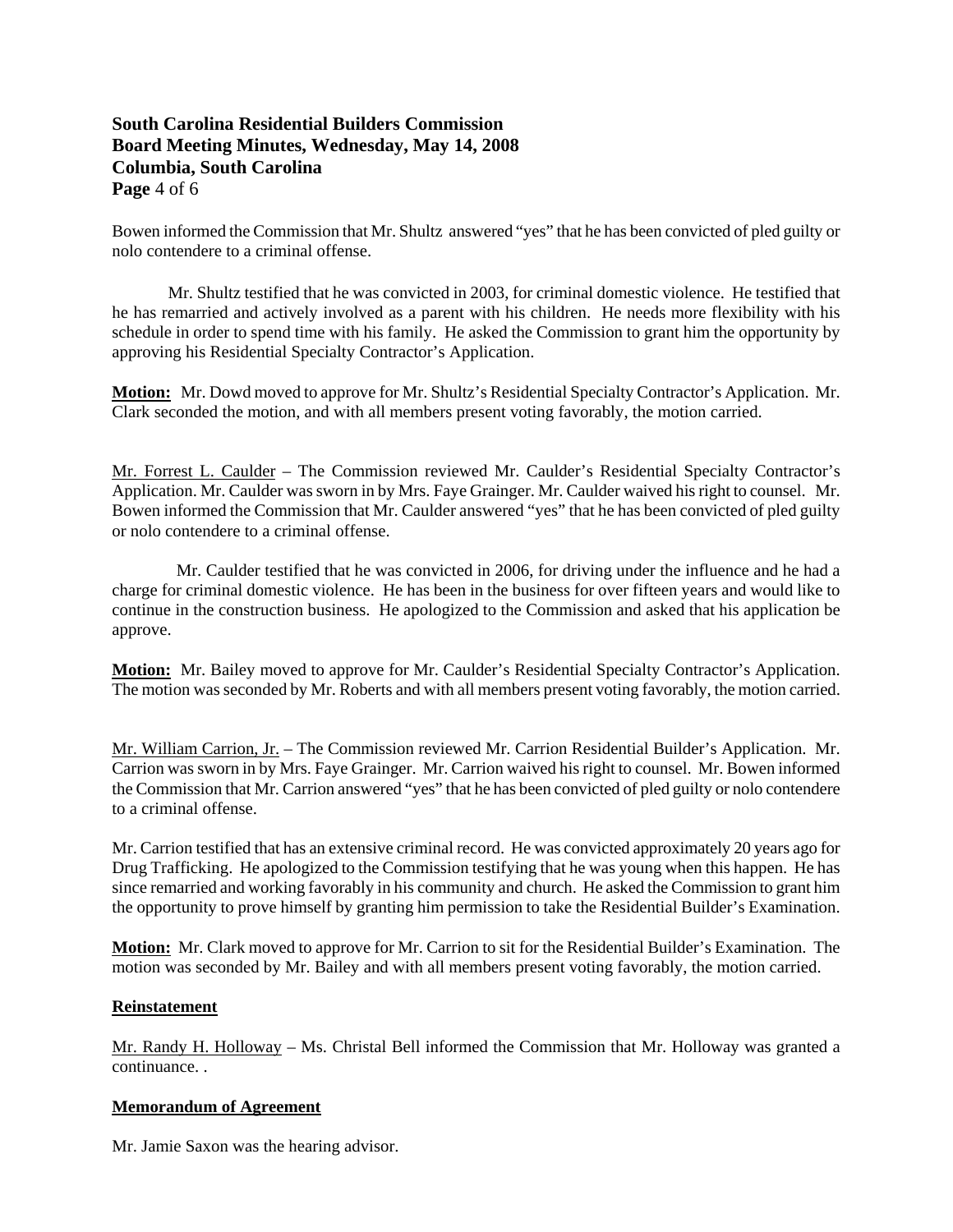# **South Carolina Residential Builders Commission Board Meeting Minutes, Wednesday, May 14, 2008 Columbia, South Carolina Page** 5 of 6

Mr. T. Morton – The commission reviewed the Memorandum of Agreement for Mr. T. Morton. Mr. Morton was represented by Mr. Gil Bagnell, Esquire. Mr. Joe Connell represented the South Carolina Residential Builders Commission. Mr. Morton was sworn in by Ms. Faye Grainger.

 Mr. Connell advised that on February 21, 2008, Mr. Morton entered into Memorandum of Agreement with Ms. Elaine Kirkland and Mr. Orr. The state recommended that the Commission uphold the hearings officers' recommendation.

 Mr. Bagnell informed the Commission that Mr. Morton has been a contractor for over forty years and this was the first time he had to appear before the Commission. He stated that the Kirkland case was a personal dispute between Mr. Morton and Ms. Kirkland. When the Kirkland's home was almost completed Mr. Morton received a letter from Ms. Kirkland stating that she was dissatisfied with how long it was taking him to complete the home. Mr. Bagnell informed the Commission that Mr. Morton filed bankruptcy and had a few judgments filed against him. He has obtained funding through his family and has a number of projects in progress; if his license is suspended or revoked he would not be able to fulfill those obligations.

 Mr. Morton testified that he has been a General Contractor and Residential Builder for the past 40 years. He has built homes as well as buildings and has never had any complaints with his work. He built the Orr home based on 1995-1996 Cabo Code. He testified that he was willing to do whatever necessary to get the repairs done.

 Mr. Dowd made a motion to go into executive session. Mr. Davis seconded the motion, and with all members present voting favorably, the motion carried. Mr. Clark made a motion seconded by Mr. Bailey to come out of executive session. Chairman Williams stated no action was taken during executive session.

#### **Motion:**

Mr. Bailey made a motion that Mr. Morton will have to pay a \$1,000.00 fine within thirty days from the day of receipt of the order and he will be given thirty days from receipt of the order to satisfy any judgments or liens against him. Thereafter, he must file written proof of compliance with Commission within fifteen days of completing the requirements. Mr. Clark seconded the motion, and with all members present voting favorably the motion carried

#### **Hearing Officer's Recommendation**

**Mr. Ralph Brown, Jr.** – This matter was heard before John Curl, Administrative Hearing Officer, on February 26, 2008, (2008-0031). Ms. Christal Bell represented the state and asked the Commission to adopt the hearing officer's recommendation. Mr. Curl's recommendation was as follows:

- 1. The Respondent license be suspended
- 2. The Respondent shall pay a fine of One Thousand Dollars, to include the Five Hundred Dollars citation.
- 3. The original Complainant (homeowner) is granted permission to file a claim against the Respondent's surety bond.

**Motion:** Mr. Clark moved to approve the Administrative Hearing Officer's Recommendation for Mr. Ralph Brown, Jr., (2008-031). Mr. Davis seconded the motion, and with all members present voting favorably, the